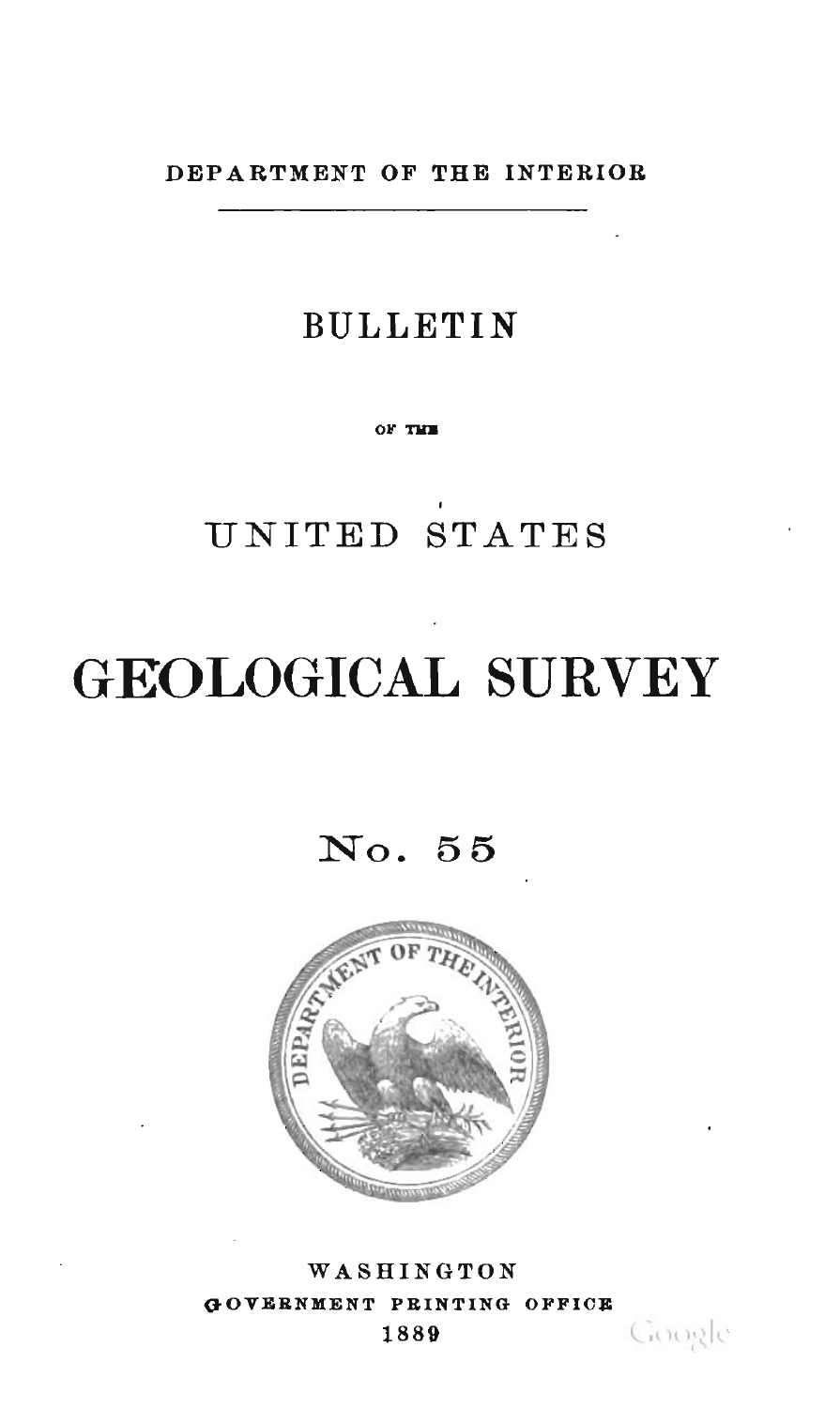#### By W. F. HILLEBRAND.

Although the results of analysis of the herein-mentioned minerals, unsupported as they are, with one exception, by any crystallographic evidence, lead to complete identification of the species only in one case, they are deemed of sufficient importance to place on record, together with such information regarding their physical properties as could be gathered from the material at hand, which was in some cases rather scanty.

A few years ago in granitic débris on Devil's Head Mountain, Douglas County, Colo., in the Pike's Peak region, Mr. W. B. Smith found a number of minerals which appeared worthy of examination. Two of these, allanite and gadolinite, have already been analyzed by Mr. L. G. Eakins.<sup>2</sup> The following analyses, I-VI, represent the composition of the others, of which all but No.  $III^{\bullet}$  were made in the laboratory of the U. S. Geological Survey, in Denver, over two years ago.

# 1. SAMARSKITE 1.

The mineral first to be mentioned occurred in fragments of all sizes up to that of a chestnut, without any evidence of crystal form except on a small portion of one piece, where a structure resembling thatshown in Fig. 9 was apparent. The color was pitch black, with brilliant vit-



reonsluster, but pale brown in thin splinters; streak dirty brown. The pieces were very brittle, and when heated flew into fine, sharp fragments. Fractnre subconchoidal. These characteristics agree very closely with those given by J. Lawrence Smith <sup>3</sup> for the purest North Carolina samarskite, but the density is much greater, being 6.18 at 220 C. for I, F1a. 9.-Samarakite (f). as might be expected from the percentage of  $Ta_3O_5$ , which is much higher than that as yet found in any

recognized samarskite. Hardness, 5.5 to 6. Slight solubility in HCl was shown on prolonged boiling, and a somewhat greater in  $H_2SO_4$ : Before the blow·pipe a splinter became dull, but did not fuse. Analysis I shows the composition.

A single piece of but a few grammes weight, while in its general behavior and appearance resembling those just described, presented two points of difterence. The streak was salmon colored, and the rather thin piece was bounded on two opposed sides by flat surfaces, which

<sup>&</sup>lt;sup>1</sup> Read in part before the Colorado Scientific Society, March 5, 1888.

<sup>&</sup>lt;sup>2</sup> Proc. Colorado Sci. Soc., vol. 2, p. 32.

<sup>&#</sup>x27;Am. Jour. Sci., 3d series, vol. 13, 1877, p. 359; Ann. Chim., vol. 12, 1877, p. 253; Original Researches in Mineralogy and Chemistry, p. 197.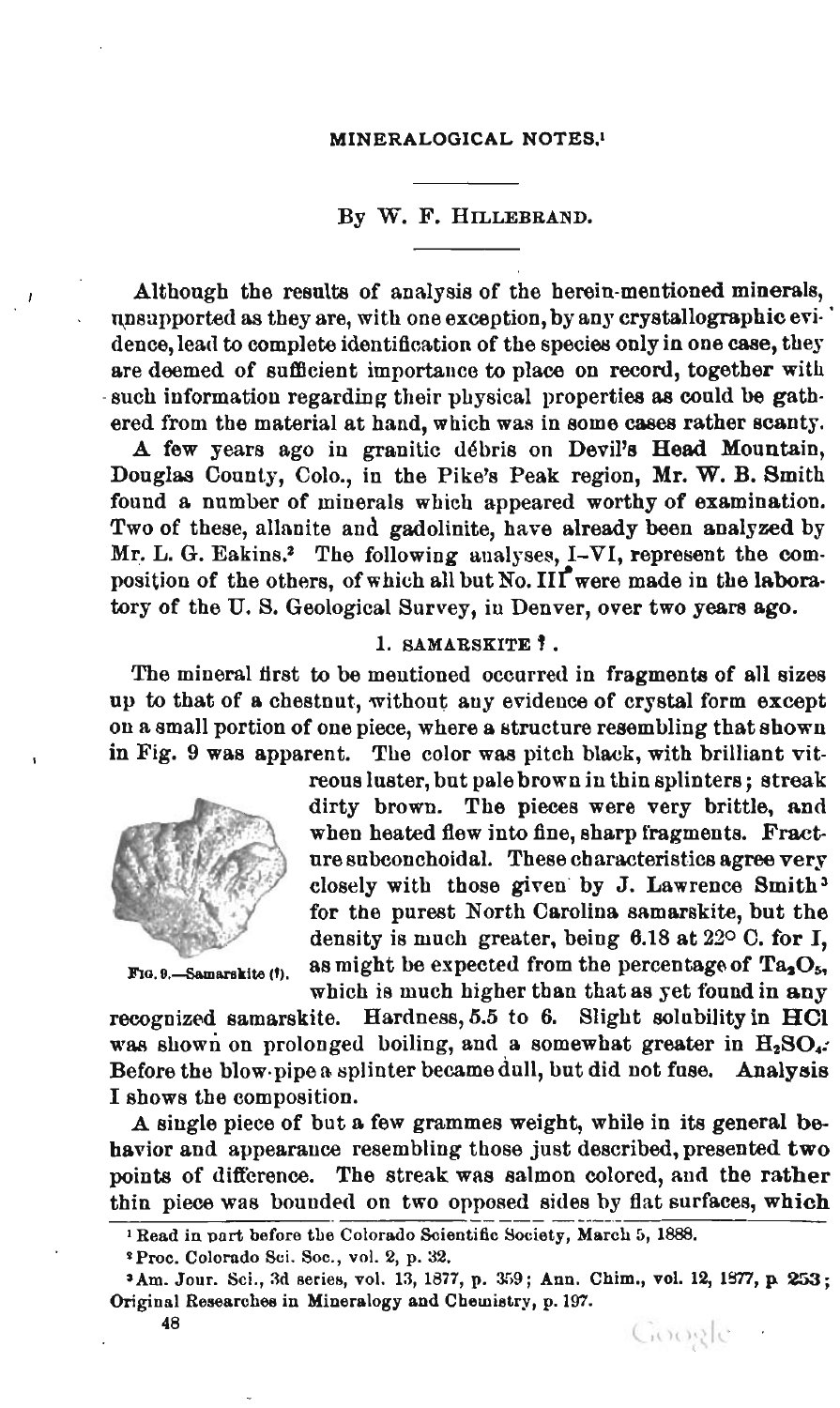might possibly be the result of cleavage. These observed differences led to analysis II. The density at  $25^{\circ}$  C, was 6.12, and the hardness 5.5. As the analysis reveals a remarkable agreement in composition with the first-described specimens, there is no reason to suspect the presence of distinct species.

Analysis III gives the composition of the specimen shown in Fig. 9, which it was thought might be an altered state of the above-described mineral. It was evidently in an advanced stage of alteration, being very easily broken, and so much stained (brown) that scarcely any evidence of its original color and luster could be observed, though what little of these features remained indicated agreement with those above mentioned. As some water escaped at 100°C., and still more for each further slight increase in temperature, air-dried material was taken for the analysis. This shows in most respects so close an agreement with I and II, that the assumption of original identity with the brilliant black mineral does not seem far-fetched. The chief differences lie in the much lower percentage of Ta<sub>2</sub>O<sub>5</sub> in III, and the presence of  $UO_3$  instead of  $UO_3$ . The density at 16° C. was 5.45.

|                         | Ï.       | н.            | III.                            |
|-------------------------|----------|---------------|---------------------------------|
| $Ta_3O_6 \ldots \ldots$ | 27.03    | 28.11         | 19.34                           |
| $Cb_3O_6 \ldots$        | 27.77    | 26, 16        | 27.56                           |
| $WO_3$                  | 2.25     | 2.08          | 5.51                            |
| $SnO3$                  | 0.95     | $1.09 -$      | 0.82                            |
| $ZrO3$                  | *2.29    | *2.60         | 3. 10 (with $TiO3$ )            |
| $UO_3$                  | 4.02     | 4.22          | $6.20 \text{ (UO}_3)$           |
| $ThO3$                  | 3.64     | 3.60          | 3.19                            |
| $Ce2O3$                 | 0.54     | 0.49          | 0.41                            |
| $(Di, La)2O3$ .         | 1.80     | 2.12          | 1.44                            |
| $Er2O3$                 | $+10.71$ | <b>t10.70</b> | 19.82                           |
| $Y_3O_3$                | 16.41    | 15.96         | +5.64                           |
| $Fe3O3$                 | 8.77     | 8.72          | 8.90                            |
| $FeO$                   | 0.32     | 0.35          | 0, 39 (or $0.74 \text{ UO}_2$ ) |
| $Mn0$                   | 0.78     | 0.75          | $\big\{0.77$                    |
| $z_{00}$                | 0.05     | 0.07          |                                 |
| $Pb0$                   | 0.72     | 0, 80         | 1.07                            |
| CaO                     | 0.27     | 0.33          | 1.61                            |
| $MgO$                   |          |               | 0.11                            |
| $K_2O$                  | 0, 17    | 0.13          | $\big\{ 0, 36$                  |
| (Na, Li) <sub>3</sub> O | 0.24     | 0.17          |                                 |
| $H_2$ O                 | 1.58     | 1.30          | 3.94                            |
| <b>Fl</b>               | ,        | Ŧ             |                                 |
|                         | 100.31   |               | 99.75 100.18                    |

Analyses of samarskite.

\*Probably containing some TiO3.

\*Calculated from the molecular weight of the mixed oxides of this group on the unsupported assumption that only Er3O3 and Y<sub>2</sub>O<sub>3</sub> were present. The molecular weight in the case of I was 304.9; in that of II, 307.7.

Bull. 55-4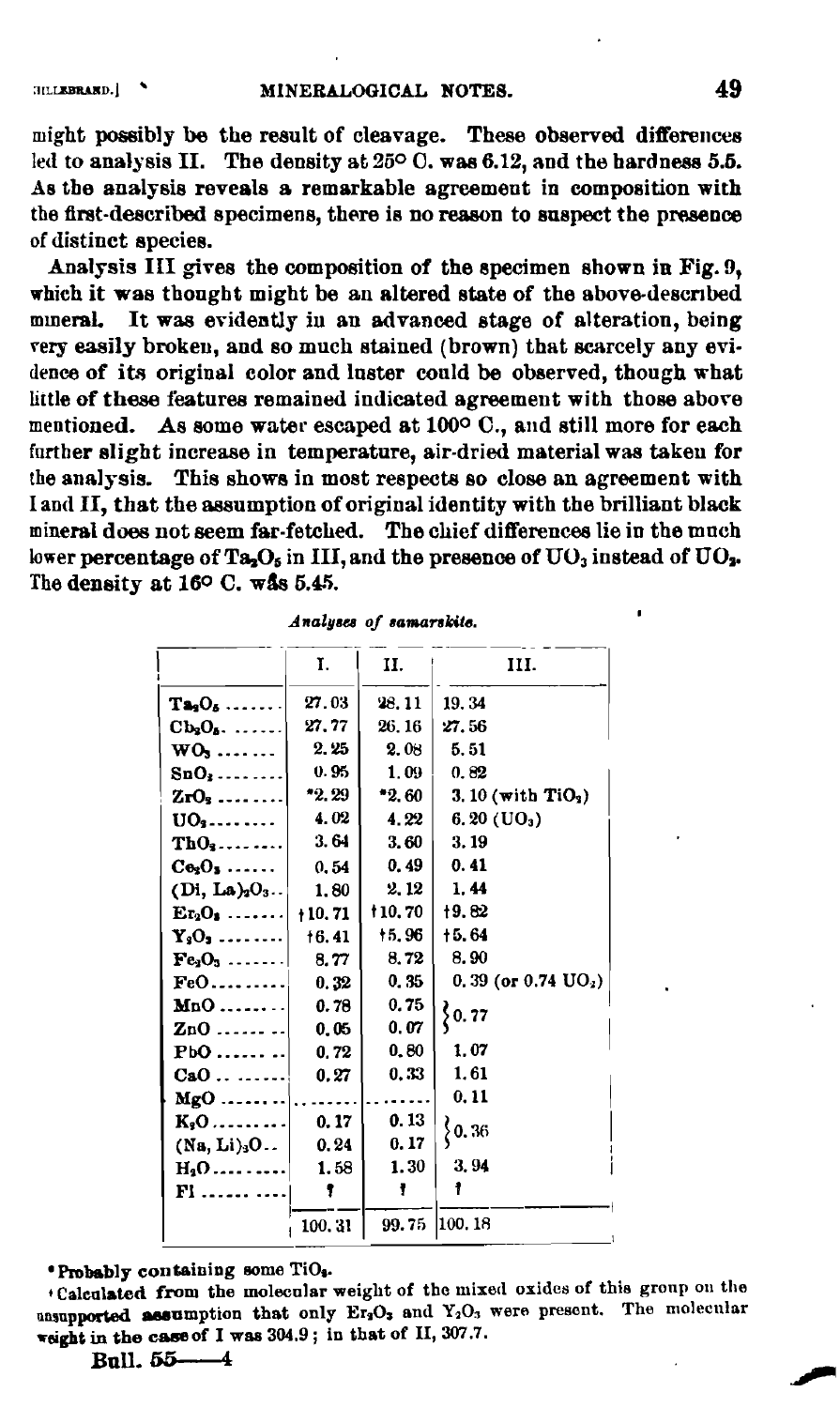The method of analysis followed was, with certain modifications, that devised by J. Lawrence Smith.<sup>1</sup> Two instead of five grammes of material were taken for greater convenience in manipulation.

A few remarks in regard to certain points in the course of analysis may prove of service to those having similar analyses to make. By the method of Smith the constituents of the mineral are divided at once into two portions, those soluble in HFI and those insoluble. The former portion includes Ta, Cb, Sn, W, U (if present as  $UO_3$ ), Fe,<sup>2</sup> Ti, Zr in part, Zn, Mn, Mg, K, and Na, while the latter contains the earths of the cerium and yttrium groups, Th, U (if present as  $UO_2$ ), part of the Zr when other earths are present, a small part of the Fe, and the Pb and Ca.

It was fonnd, after converting the insoluble fiuorides into sulphates and dissolving in water, that a white insoluble residue remained, which, according to Smith in the case of samarskite, should be  $Cb_2O_5$  and  $Ta<sub>2</sub>O<sub>6</sub>$ . Neither of these could be found in it, however, the whole being lead sulphate. After filtering, the remainder of the lead was thrown down by H<sub>2</sub>S. The uranium then having been oxidized by nitric acid, the earths (except ZrO<sub>3</sub> and some CaO) were thrown down by oxalic acid (not ammonium oxalate) in excess. The use of oxalic acid was rendered necessary by the observed solubility of the earths of the yttrium group in ammonium oxalate. These when freed from bases of the cerium group were not precipitated by this reagent, or, more properly, the precipitate at first formed dissolved *completelyin* excess of the precipitant on very gentle warming and was not again precipitated on cooling. This behavior indicates the presence of erbium in quantity, which may infiuence the yttrium present, for the latter by itself is stated to be only partially soluble in concentrated boiling ammonium oxalate and to be again thrown out on cooling. It should be remarked, however, that the solubility above mentioned was very much greater than when to a hot solution of erbium and yttrium sulphates,<sup>3</sup> prepared according to the data furnished by the above analyses, ammonium oxalate was added in excess.

The filtrate from the insoluble fiuorides was evaporated to dryness, dissolved in water and a few drops of HFI, and the tin was thrown down by  $H_2S$ , as done by Marignac.<sup>4</sup> The filtrate was then evaporated with large excess of  $H_2SO_4$ , heated till all HFl was certainly removed;

--

 $1$ Am. Chem. Journ., vol. 5, pp. 44, 73; Chem. News, vol. 48, pp. 13, 29; Original Researches in Mineralogy and Cbemistry, p. 360.

<sup>&#</sup>x27;Treatment with HFI at; once reveals whether the iron is present as admixed hematite or limonite (as in analysis III, where it remained suspended in the liquid in an extremely fine state of division), or is chemically combined witb the acids of the mineral. Iu the first case it resists tbe solvent action of HFI for some time after the tantalates and columbates are thoroughly decomposed.

<sup>&</sup>lt;sup>3</sup> From T. Schuchhardt. Though marked chem. *pure*, it is not at all probable that they were so.

<sup>&#</sup>x27;Ann. Ch. Phys., 4th series, vol. 13, p. 5,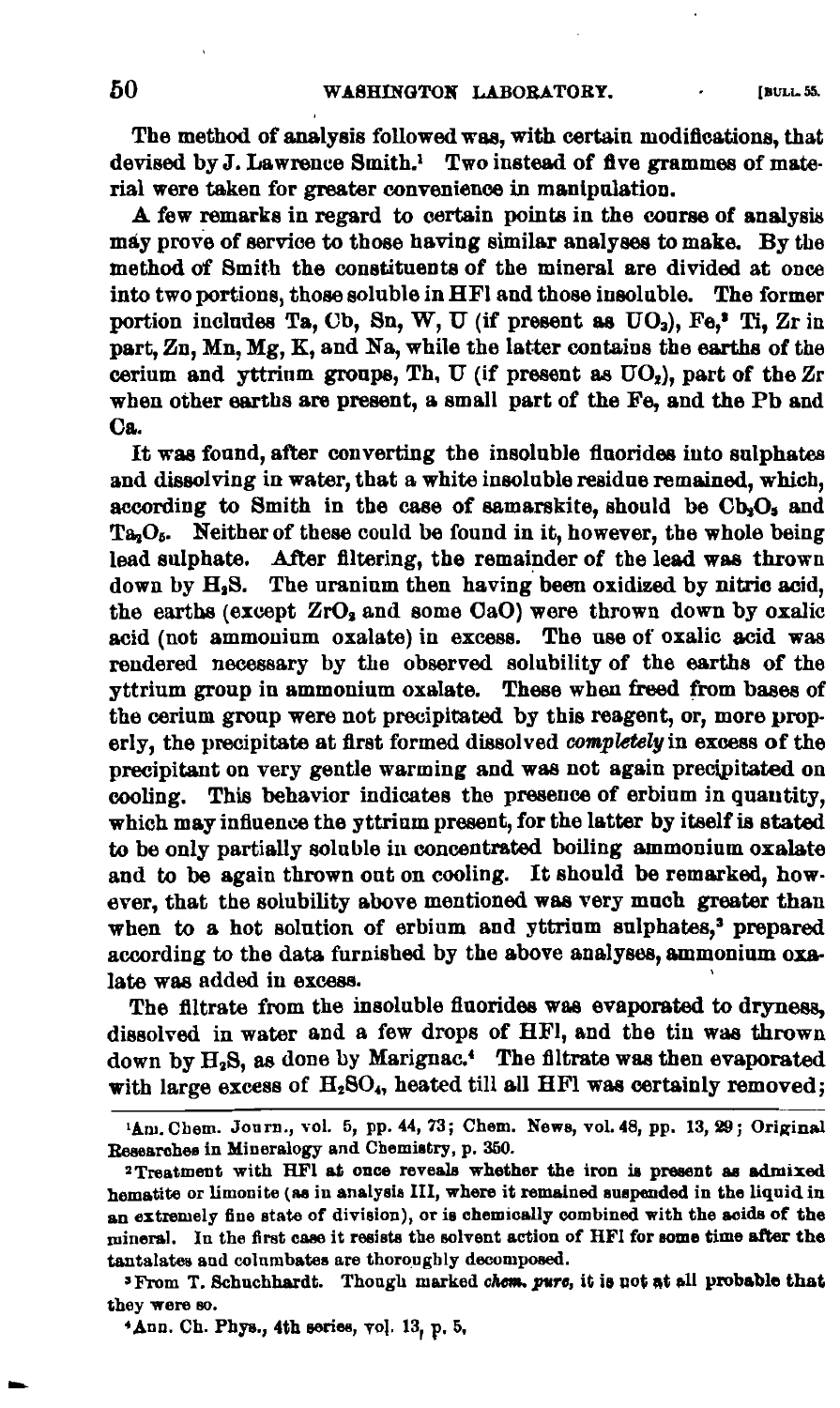#### HILLEBRAND.]

then, without driving off the excess of  $H_2SO_4$ , diluted and boiled (stirring constantly to prevent bumping) in a very large platinum dish for ten or fifteen minutes. The precipitate collected on a filter was then dissolved in HFl, the filtrate evaporated with excess of  $H_2SO_4$  and treated in every way as above described till after the third precipitation by boiling. The combined filtrates were then evaporated, most of the H.SO. was driven off, the residue taken up with water and boiled for some time. The remainder of the metallic acids, except some  $TiO<sub>2</sub>$ if present, is now entirely precipitated, but to free altogether from  $ZrO<sub>2</sub>$ ,  $Fe<sub>2</sub>O<sub>3</sub>$  and from most of the TiO<sub>2</sub> the precipitate was again dissolved in HFl, the filtrate was evaporated with  $H_2SO_4$ , the excess of the latter partly driven off, and the acids were again thrown down by boiling.

This process is somewhat tedious, but seemed to possels the advantage of entirely separating Ta,  $Cb$ , and W from Fe and  $Zr$  and in great measure from Ti, unless the latter is present in quantity. The point to be observed is that the first precipitations shall be made in strongly acid solntions, the latter in solutions less strong. The procedure of Smith--driving off nearly all  $H_2SO_4$  at first and then boiling with HCl-is objectionable; the metallic acids become strongly caked during removal of the  $H_2SO_4$  and retain much iron, which no amount of boiling with BOI can remove. The fnrther treatment of the combined filtrates requires no special mention.

For the separation of  $WO<sub>3</sub>$  the ignited and weighed oxides were fused with  $Na<sub>2</sub>CO<sub>3</sub>$  and S and separated as recommended by Rose. The method, however, leaves much to be desired, for a considerable quantity of the  $R_2O_5$  acids goes into solution with the W.  $Cb_2O_5$ , and  $Ta_2O_5$  were aeparated by Marignac's method.

FeO was estimated by titration with  $KMnO<sub>4</sub>$  after solution of the very finely powdered mineral in  $H_2SO_4$  by heating for two or three days in sealed tubes, a blank experiment being made with  $H_2SO_4$  alone in another tube. The excess of  $KMnO<sub>4</sub>$  above that required for the conversion of all uranium (when assumed present as  $UO<sub>2</sub>$ ) to  $UO<sub>3</sub>$  was considered to be equivalent to the FeO. The accuracy of the determination is of course not affected by the fact that uranous salts reduce ferric salts in solution.

Fluorine could not be found quantitatively, but from the slightly acid reaction of the water evolved on heating the mineral, its presence is rendered probable.

From the two first analyses it is impossible to identify the mineral with any known species beyond doubt, although it appears to be more nearly allied to samarskite than to any other. The presence of the iron as  $Fe<sub>2</sub>O<sub>3</sub>$  distinguishes it from most other tantalates and columbates cootaining much iron. That the greater part of the iron exists in the ferric condition is certain, for if the uranium existed as  $UO<sub>3</sub>$  instead of  $UO<sub>2</sub>$ , as assumed; the amount of  $KMnO<sub>4</sub>$  required to oxidize 4.02 per cent. of  $UO<sub>2</sub>$  (anal. I) would indicate but 2.13 per cent. of FeO.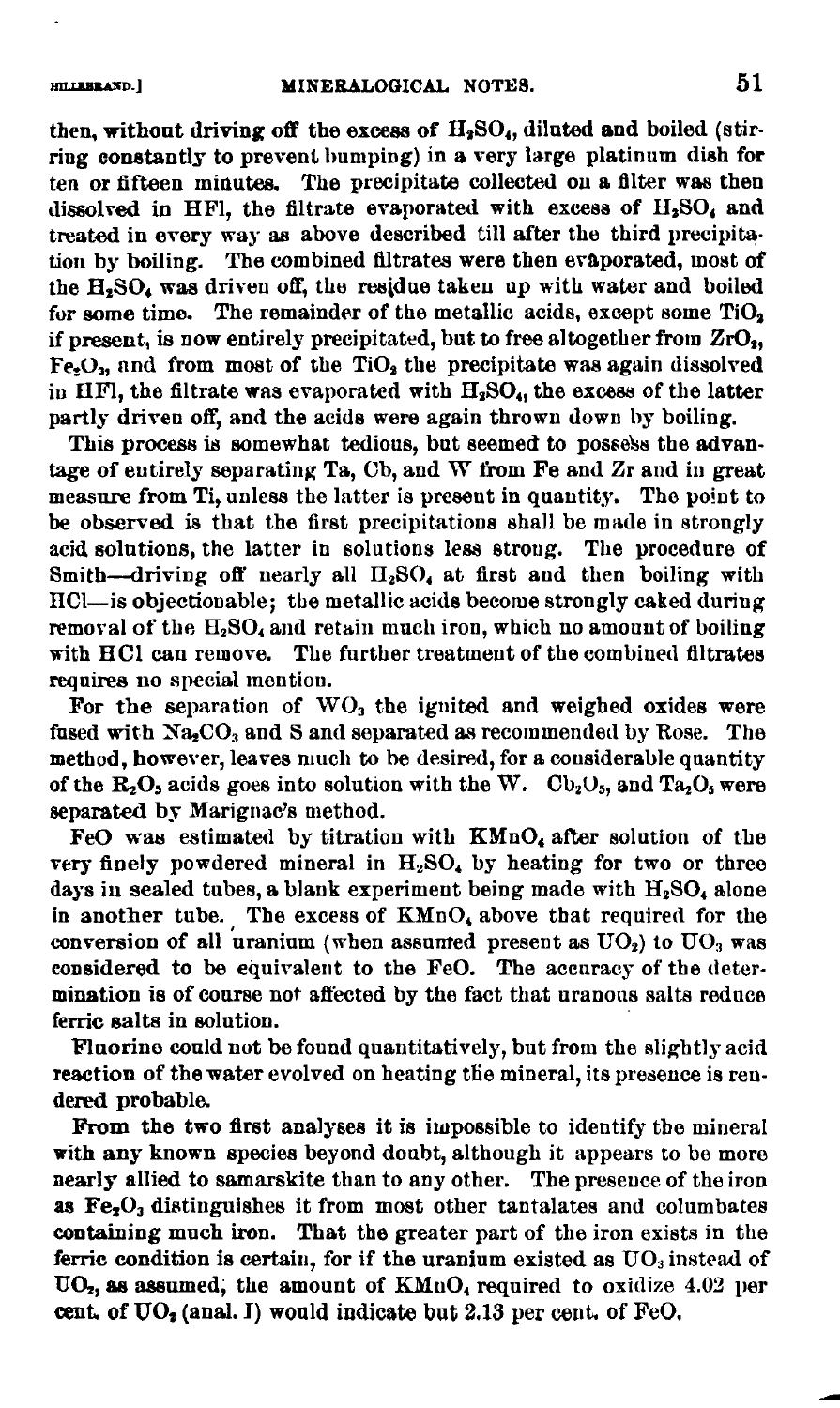#### 2. AN ILL·DEFINED ZIRCONIUM MINERAL.

With the mineral just described occurred peculiar growths, from an inch to an inch and three quarters in length, of a pale brown color, and having the forms shown in Figs. 10 and 11, of which analyses  $IV-VI$  rep-

resent the composition. Evidences of crystal faces were observed on the upper terminations of some specimens. It seemed not at all probable from its appearance that the sub· stance was homogeneous, and a thin section showed plainly a mixture of two or more minerals. One of these is probably limonite, and the action of HFI supports this view; for, while the powder as a whole was instantly decomposed, brown FIO.10.-Cyr. oxide of iron remained for some time suspended in the liquid.<br>tolite (i). The succimen represented by applysis VI differed much in The specimen represented by analysis VI differed much in

appearance in places from the others, fractured surfaces being coarsely granular, and showing clear reddish grains of some size which could

> easily be detached. The sp. grs. were  $3.70$  (IV),  $3.60$ (V), 3.64 (VI). The analyses give the composition of air-dried material, for it was found that at 100° C. and with each further increase in temperature water was lost. They are only of value as showing the composition of these characteristic forms, which are mixtures of

F1G.11.-Crytolite (f). perhaps cyrtolite, or some allied alteration product of zircon, with limonite and a phospharo.

|                                                 | IV.            | V.                       | VI.            |  |  |
|-------------------------------------------------|----------------|--------------------------|----------------|--|--|
| $Ta_3O_5 \ldots$<br>$8nO9$<br>$ZrO9$            | 47.99          | 0.71<br>0.03<br>l 47. 81 | $\}$ 51.00     |  |  |
| $\mathrm{SiO}_2$                                | 20.06          | 20.64                    | 19.21          |  |  |
| $ThO2$<br>$Ce2O3$                               | 1.16<br>0.06   | 1.20                     | 0.60           |  |  |
| (Di, La) <sub>2</sub> O <sub>3</sub><br>$Er2O3$ | 0.19<br>4.77   | 4.76                     | 4.55           |  |  |
| $Y_3O_3$<br>$Fe2O3$                             | 2,27<br>5, 53  | 2.48<br>5.97             | 3.13<br>4.86   |  |  |
| $MnO$<br>$CaO$                                  | 0.47<br>1.99   | 0.57<br>1.93             | 0.33<br>2.15   |  |  |
| $MgO$                                           | 0.13           | 0.11                     |                |  |  |
| $K_2O$<br>$Na2O$                                | 0.20<br>0.46   | 0.10<br>0.50             | 0.17<br>0.42   |  |  |
| $H_2O$<br>$P_2O_1 \ldots \ldots$                | 12.87<br>1.64  | 12.00<br>1.75            | 12.97<br>0.93  |  |  |
| Fl.                                             | 0.25<br>100.04 | 0.42<br>100.98           | 0.42<br>100.74 |  |  |
|                                                 |                |                          |                |  |  |

Google

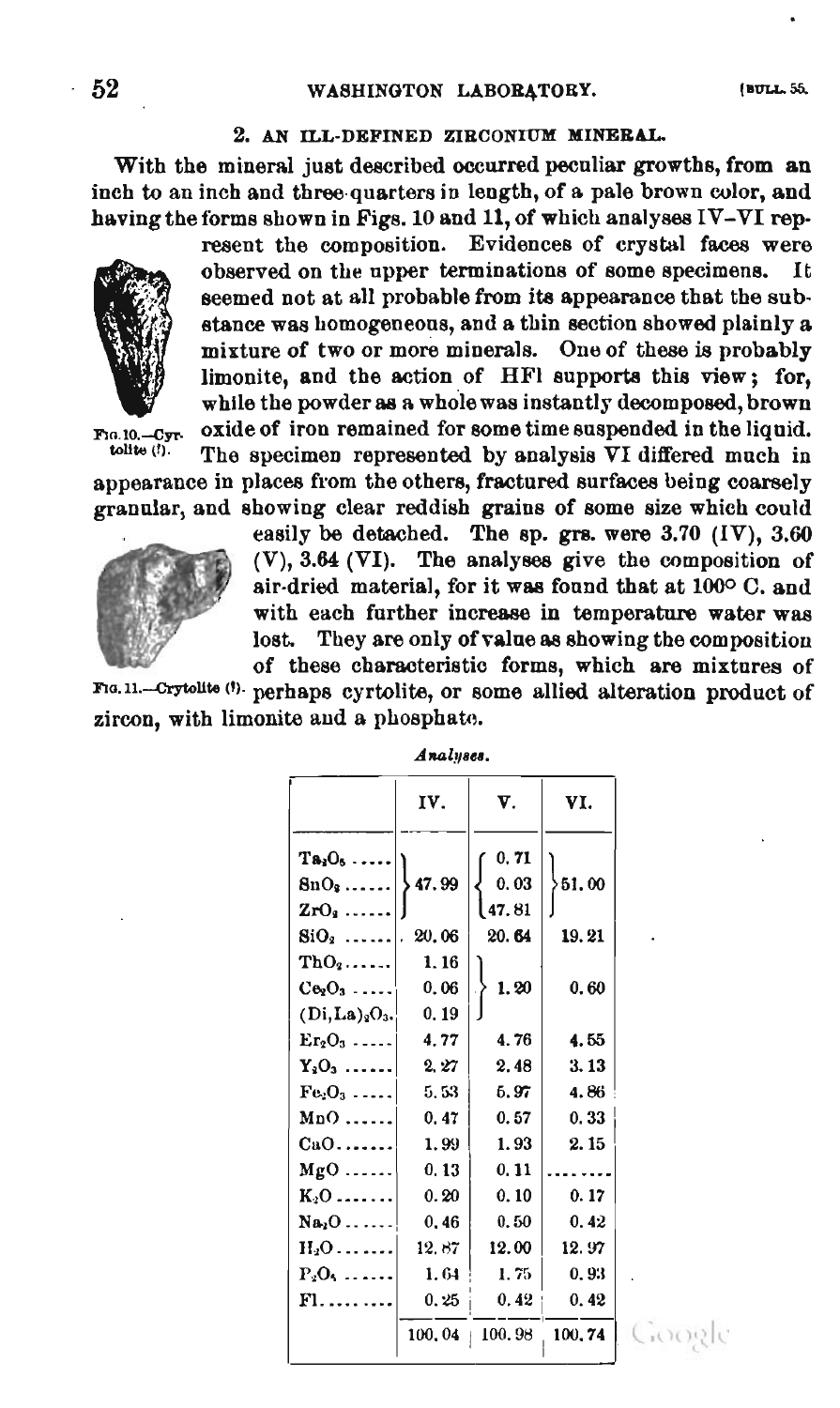## 3. WHITE BERYL.

The crystals analyzed were from a specimen in the National Museum found in a tin mine near Winslow, Me. The beryl is of interest on account of its color, which is white, with a faint greenish hue under certain conditions of light. Mr. J. S. Diller examined the crystals and reported as follows:

The white beryl which you gave me to examine is full of gas and liquid inclusions, most probably air and water, to which the light color of the beryl is due. Besides these it contains a considerable amount of fine ferritic dust, but on the whole is about as pure as minerals usually are. The beryl itself is fresh, and has suffered but little, if any, alteration.

The sp. gr. at 27<sup>o</sup>O. was 2.707.

VII.

| $TiO3$ trace          |          |        |
|-----------------------|----------|--------|
| $\Delta l_3$ ,  18.50 | $Na9O$   | 0.87   |
| $Fe1O1$ *0.33         |          | 0.16   |
| $BoO$ †13.03          |          | 11.80  |
| $Mg0$ 0.09            | $P_3Q_6$ | none   |
|                       |          |        |
|                       |          | 100.13 |

\*FeO, if present, not estimated.

+ BeO and Al<sub>2</sub>O<sub>3</sub> separated in the manner described by Penfield. (Am. Jour. Soi. [3], xxxii, 114).

: After drying at 110° C.

#### 4. A SULPHIDE OF COPPER, SILVER, AND ZINC.

Mr. Richard Pearce gives an analysis<sup>1</sup> of a mineral from the Gagnon Mine, Butte, Mont., which he describes as massive, and in appearance much like bornite, with density 4.95 and hardness 3.5 to 4. A specimen received from Mr. Pearce, and analyzed at his request, had a density of 5.407 at 20° C. It was rather brittle, but flattened ont in part under the pestle. From analysis VIII 0.12 per cent. of gangue has been deducted. Pearce's analysis is given under IX.

| VIII.                     |       | $ \mathbf{IX}$ (Pearce.) |  |  |
|---------------------------|-------|--------------------------|--|--|
|                           | 40.24 | 41.10                    |  |  |
| $Ag$                      | 21.80 | 24.66                    |  |  |
| $\mathbf{Pb}$             | 1.46  | <u>.</u>                 |  |  |
| $\mathbf{z}_{\mathbf{n}}$ | 12.83 | 9.80                     |  |  |
| $F_0$                     | 1.98  | 2.09                     |  |  |
| 8                         | 20.88 | 20.51                    |  |  |
| Insolable                 |       | 1.02                     |  |  |
|                           | 99.19 | 99.18                    |  |  |

'Proc. Colorado Sci. Soc., vol. 2, p. 70.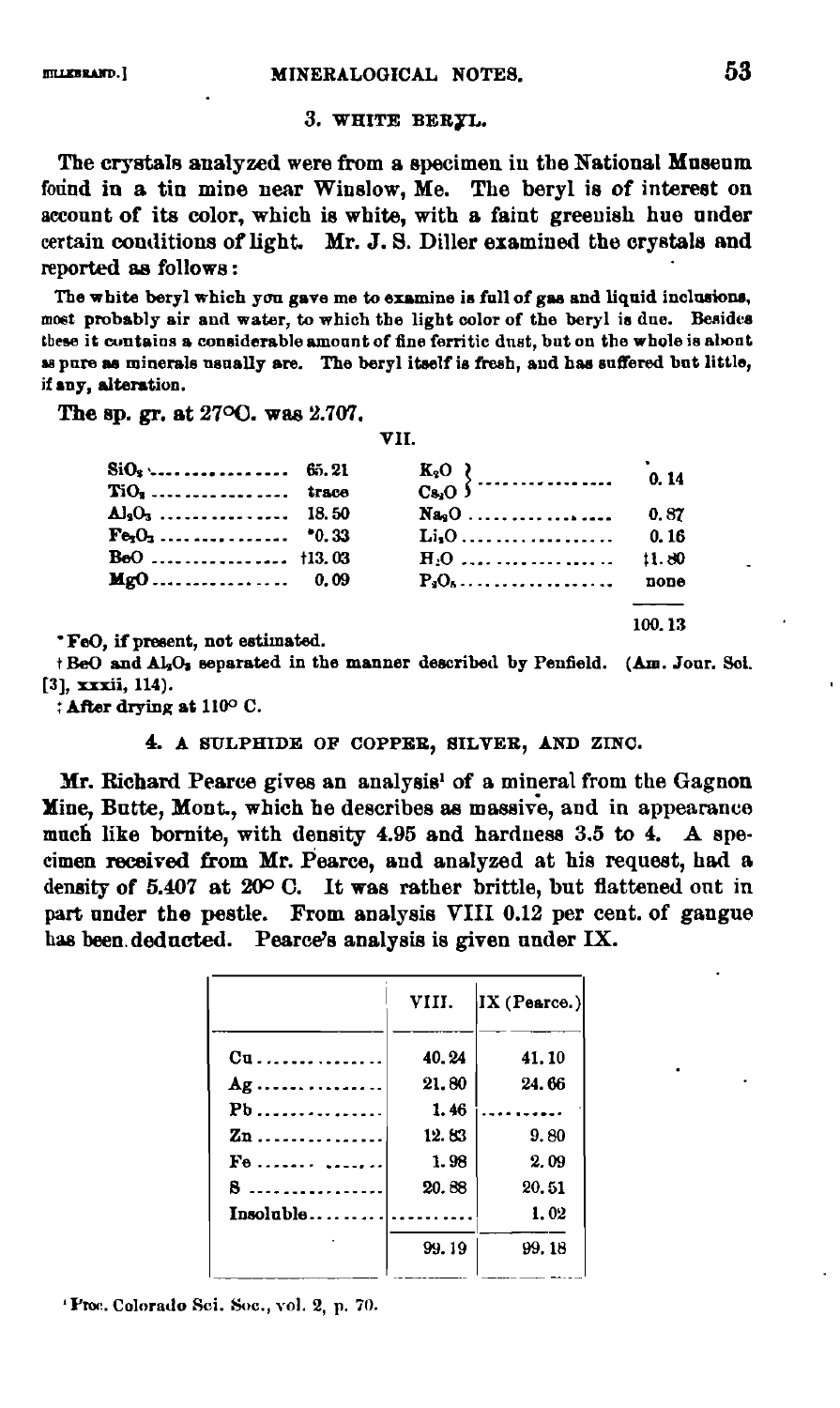The general formula deduced from both analyses is RS, with the different constituents apparently in varying proportions. MIt is impossible from the specimens examined to decide whether the mineral is new or only a mixture.

#### 5. AN ARGENTIFEROUS ARSENIDE OF NICKEL AND COBALT.

From Mr. W. George Waring, through Mr. Whitman Cross, a mineral from the Rose Mine, Grant County, N. Mex., was received, which has the composition given under  $X$ . It is said to occur also in the Black Hawk Mine, in the same county. It has a steel-gray color, and the particles abraded by a sharp blow of the hammer "take fire, and the pathway of each particle thus ignited as it falls to the ground is marked very distinctly by a trail of dense, white smoke," according to Waring. In a closed tube a heavy sublimate of arsenic is formed on very moderate heating. The gangue of the mineral is mainly carbonate of lime and iron with quartz. The carbonates may be extracted with HOl, when the arsenide is left entirely unaffected and showing evidences of crystalline structure ("pyritohedral," Waring). The sp. gr., after correcting for 4.80 per cent. of quartz, was 6.644 at 20° C.

|                        | X.            |                                              | Х.     |
|------------------------|---------------|----------------------------------------------|--------|
| As<br>8.               | 74.04<br>0.13 | $\begin{pmatrix} Ni \\ \cdots \end{pmatrix}$ | *19.52 |
| Ag :                   | 4.78          | $CaO$                                        | 0.09   |
|                        | 0.04          | $Mg0$                                        | 0.05   |
| $Pb$                   | 0.03          |                                              | 99.12  |
| $\mathbf{F}\mathbf{e}$ | 0.44          |                                              |        |

"The separation of Ni and Co miscarried. According to a blow-pipe analysis by Waring the proportion of Ni to Co is as 3 to 1.

The atomic ratio of Ni, Co, Ag, Fe to As is much above 1: 2.5, showing either that the substance is a mixture of two minerals with the general formulas RAs<sub>2</sub> and RAs<sub>3</sub>, or of arsenic with one of the formula RA<sub>82</sub>.

# 6. A BASIC CUPRIC SULPHATE.

Two soft lumps of ore of a light green color (rubbing off on the fingers) from the Antler mine, Yucca Station, on the Atlantic and Pacific Railroad, in Mohave County, Ariz., gave the following composition, after deducting 8 and 6 per cent. respectively of gangue, which latter consisted mainly of quartz and a brownish foliaceous mineral. Sp. gr. at  $16^{\circ}$  C., 3.93, after correcting for gangue, the density of which was assumed to be 2.6.